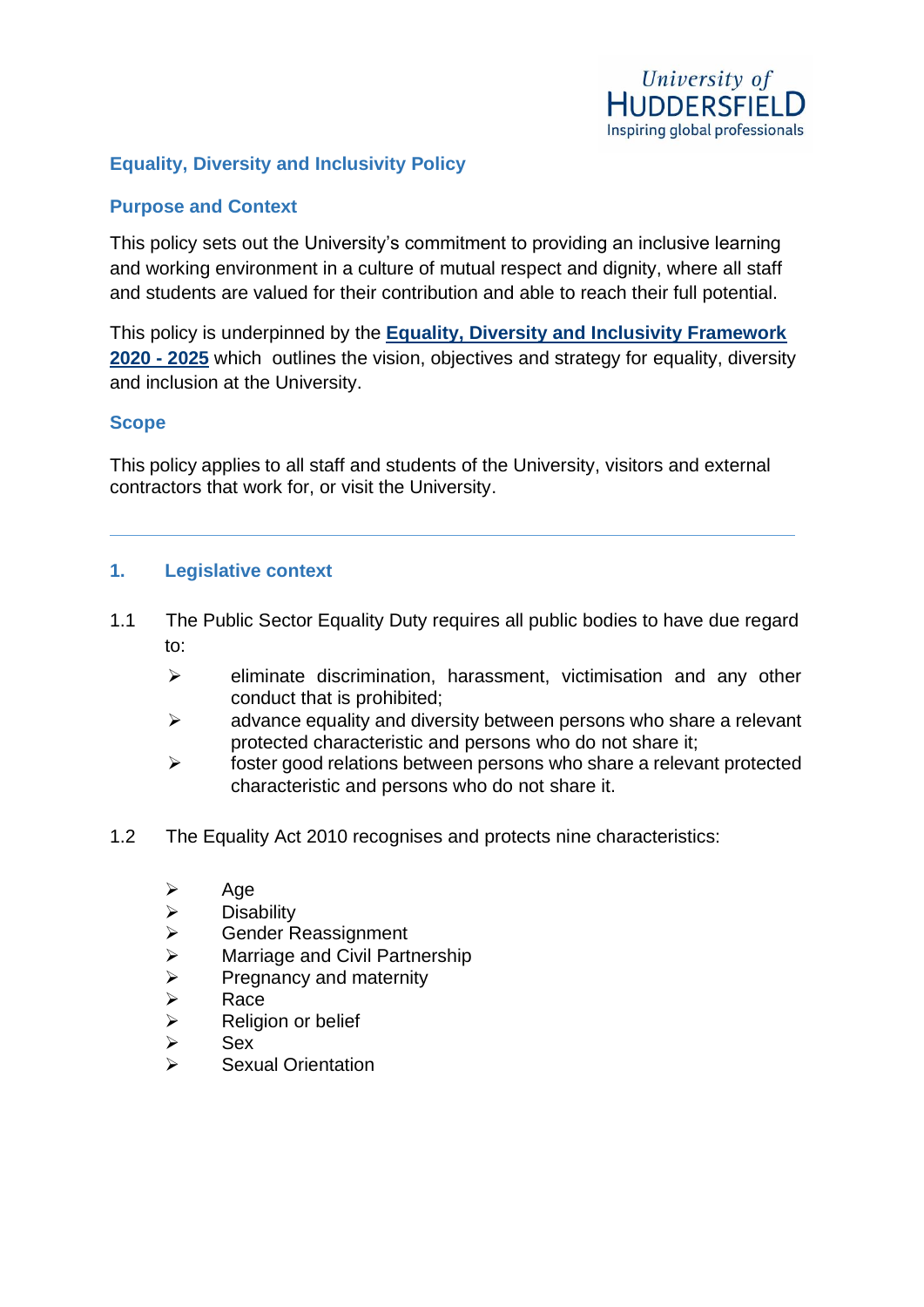#### **2. Aims**

- 2.1 We want to make the University one in which people are given the best possible opportunities to make a success of their lives, whatever their background. Everybody has a valuable contribution to make; our challenge is to unlock the talents and potential of all our staff and students. We celebrate diversity and tolerance so that different cultures can thrive, adding to the richness and experience of our community. This implies that:
	- 1. The University will seek to create an open, trusting environment, in which there is an absence of prejudice, discrimination and harassment.
	- 2. The University will promote a positive climate of respect and cooperation, with open and tolerant discussion of important issues, expecting its members to respect one another as fellow human beings and treat one another with dignity; prejudice will be challenged where it becomes apparent in behaviour.
	- 3. The University deplores all forms of unlawful or unfair discrimination and seeks to provide an environment free from discrimination against students, staff and others on the grounds of gender, race, sexual orientation, religion/belief, disability or any other protected characteristic.
	- 4. The University will treat harassment as a form of discrimination and will seek to eliminate it.
	- 5. The University will promote cross-cultural contact between different communities at all levels, foster understanding and respect, and seek to break down barriers.
	- 6. The University will seek diversity of knowledge, background and experience in recruiting staff and students, and will value flexibility in working patterns.
	- 7. The University will encourage initiative, creativity and innovation, helping staff and students to be open to new ideas, to learn, to share good practice, and to succeed.
	- 8. The Equality, Diversity and Inclusivity Policy will be drawn to the attention of staff and students regularly, and everyone will be helped to understand, through induction, training and development, what it means to celebrate diversity and will be held accountable for adherence to its values.
	- 9. Relevant policies and procedures will be reviewed regularly to ensure that they are objective and fair, and all buildings and facilities will be inspected regularly to ensure that they are supportive of students and staff with disabilities.

Equality, Diversity and Inclusivity Policy Rev V1.3 (November 2021) Page **2** of **4**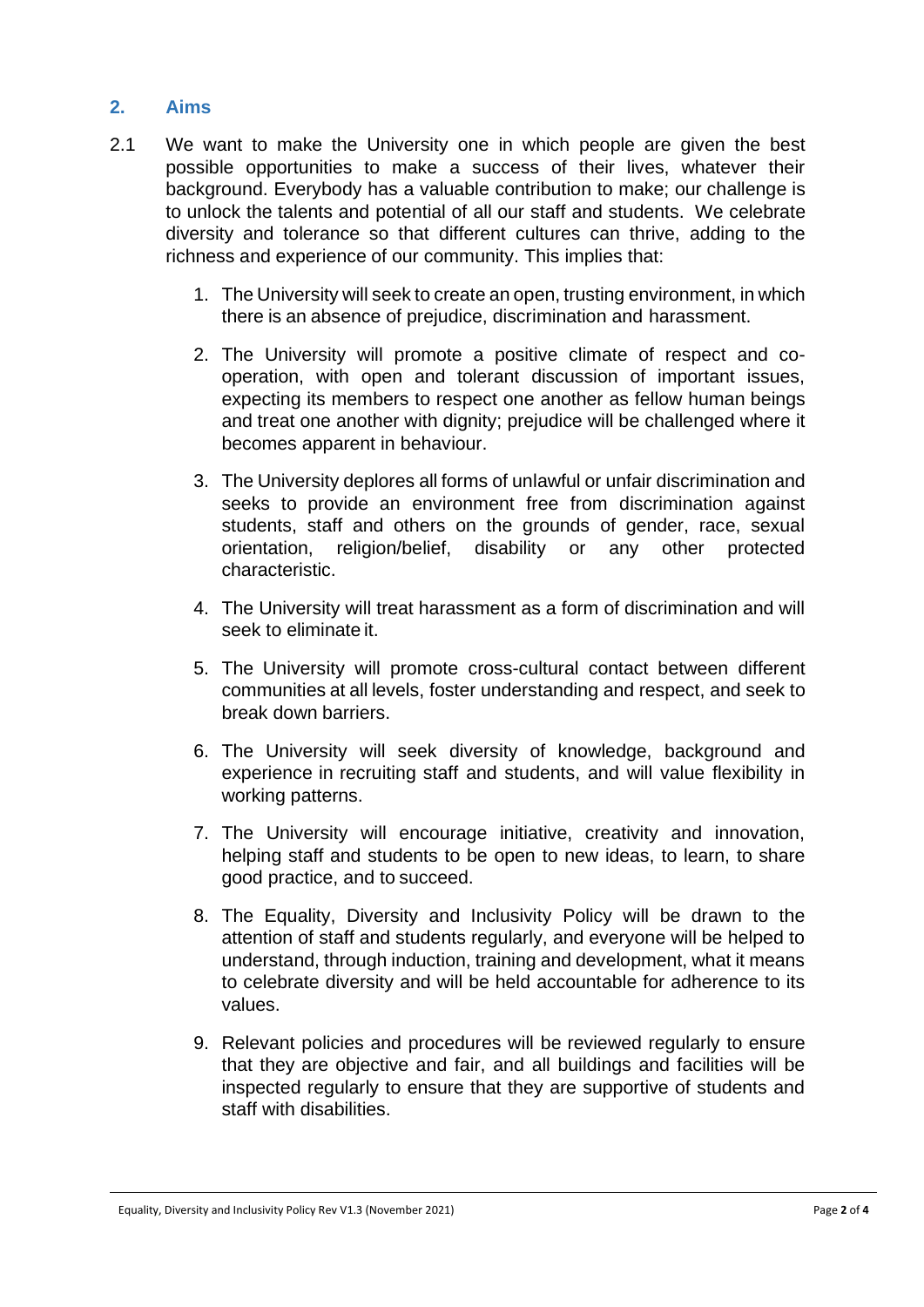## **3. Responsibility**

- 3.1 Each member of our University community has a responsibility to behave in accordance with the principles of our Equality, Diversity and Inclusivity Framework. We all have an important role in ensuring that we all work and study in a welcoming environment that is free from discrimination, bullying, harassment and victimisation.
- 3.2 Behaviours that are in breach of this policy will be treated seriously and dealt with under appropriate University procedures and may result in disciplinary action being taken.
- 3.3 All staff and students of the University, visitors and external contractors that work for, or visit the University are responsible for ensuring that they understand and apply this policy throughout their day-to-day activities and interactions.
- 3.4 University Council is responsible for ensuring the University complies with the requirements of the Equality Act 2010.
- 3.5 Senior management, together with all line managers have a responsibility for promoting equality of opportunity and ensuring this policy is implemented.